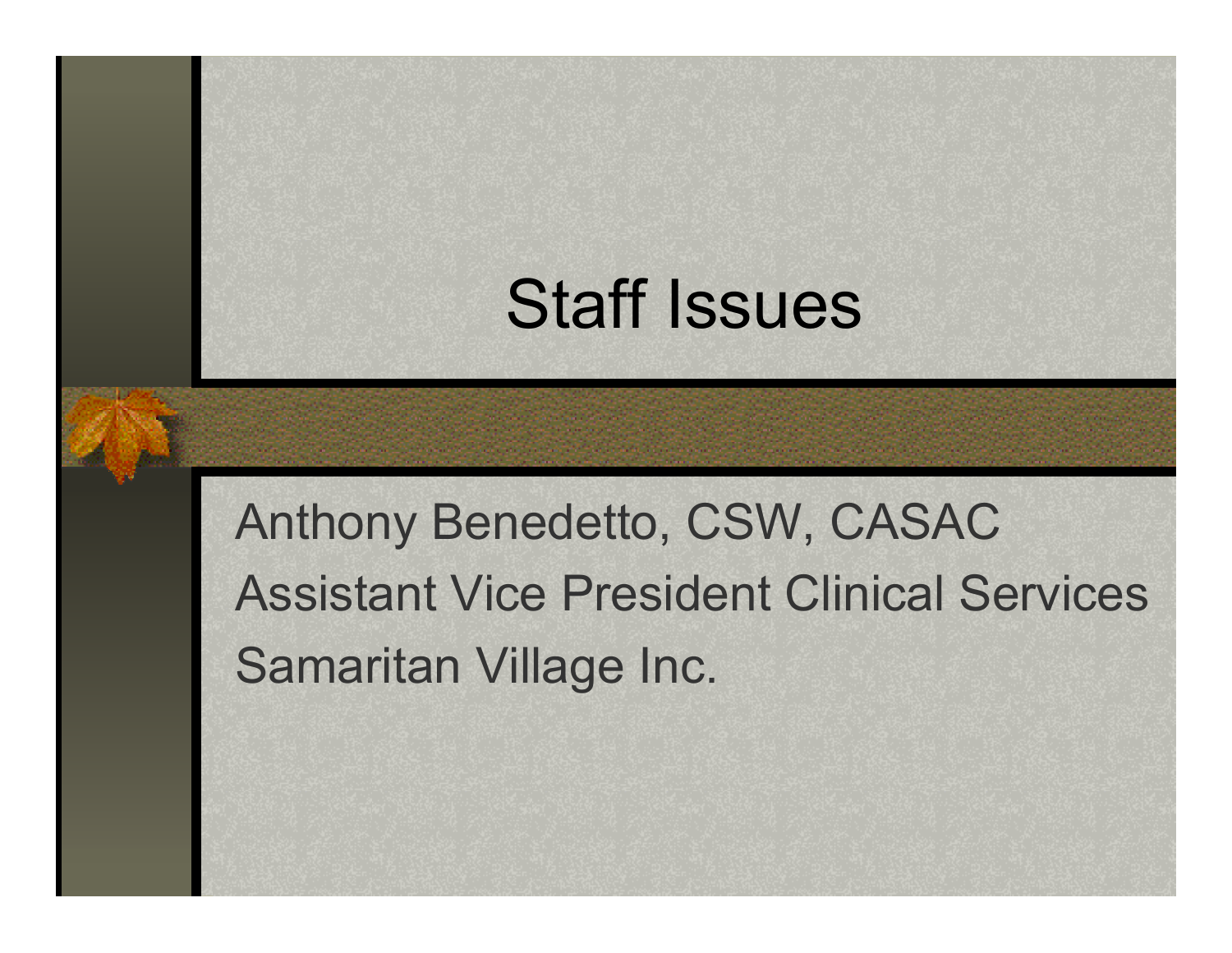"To get the bad customs of a country changed and new ones, though better, introduced, it is necessary first to remove the prejudices of the people, enlighten their ignorance and convince them that their interests will be promoted by the proposed changes; And this is not the work of a day."

#### Benjamin Franklin (1781)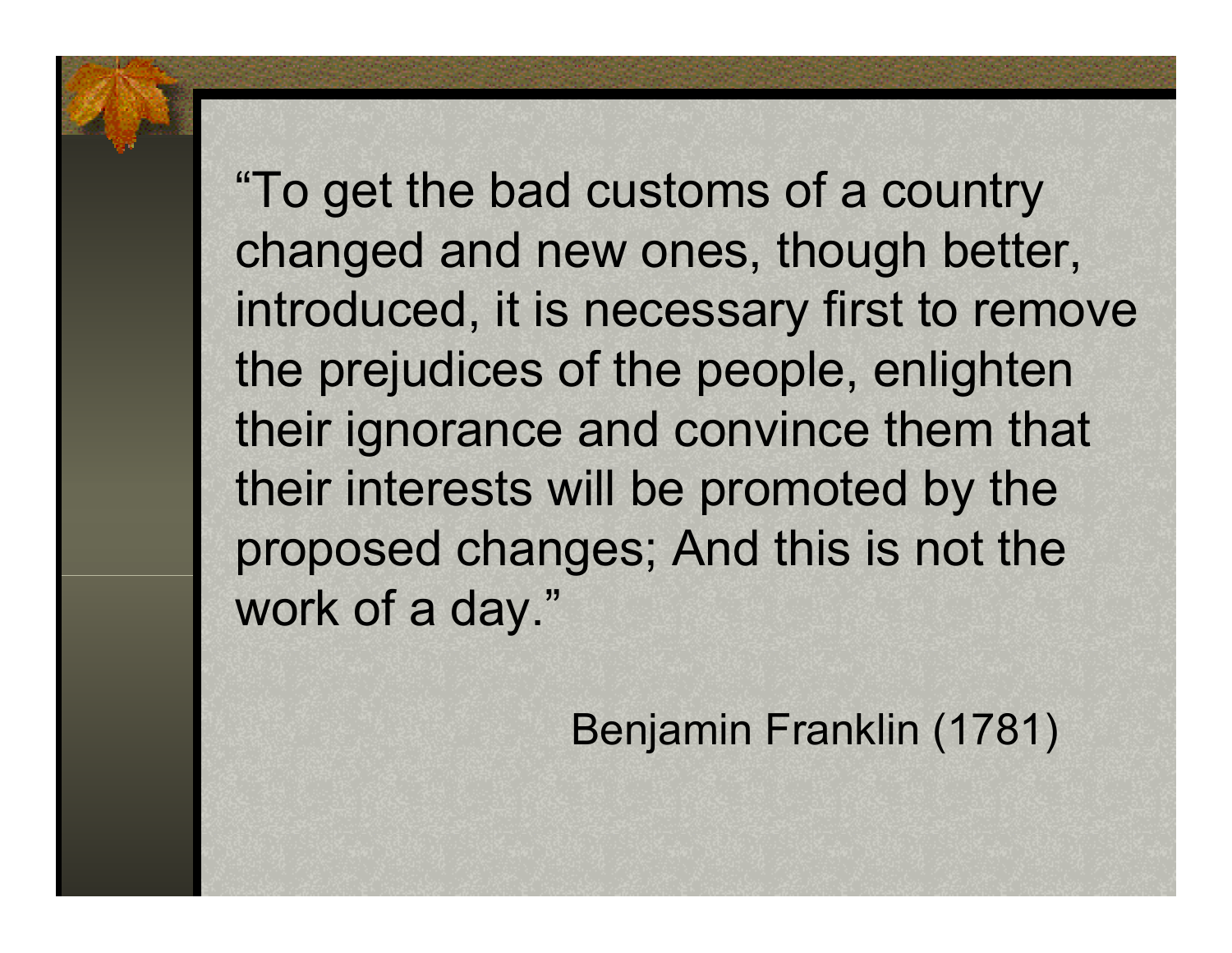## Staff Issues: Conducting and Implementing Research in Clinical Settings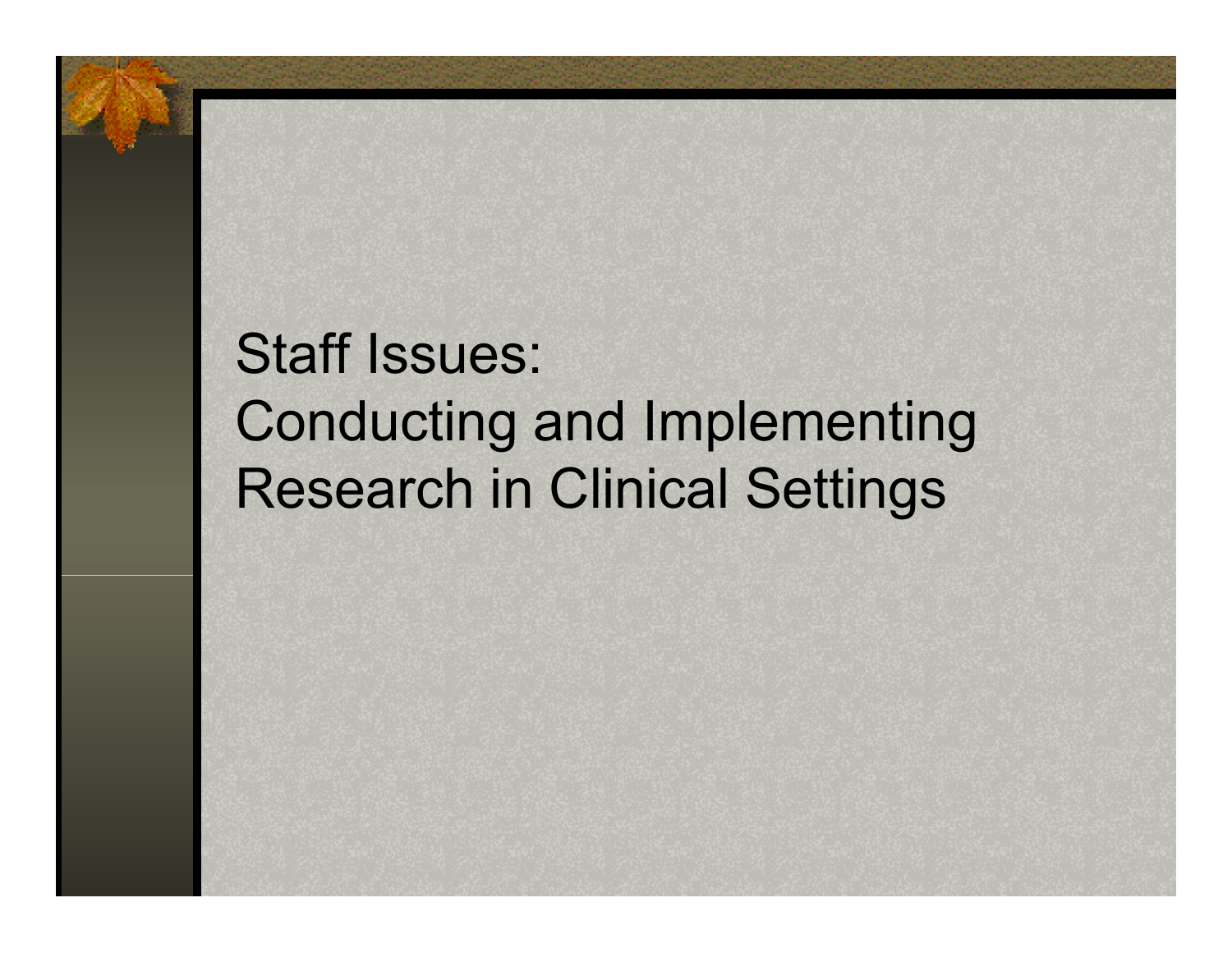## **Staff Allegiance to Existing Treatment Model**

"It worked for me."

Security & Safety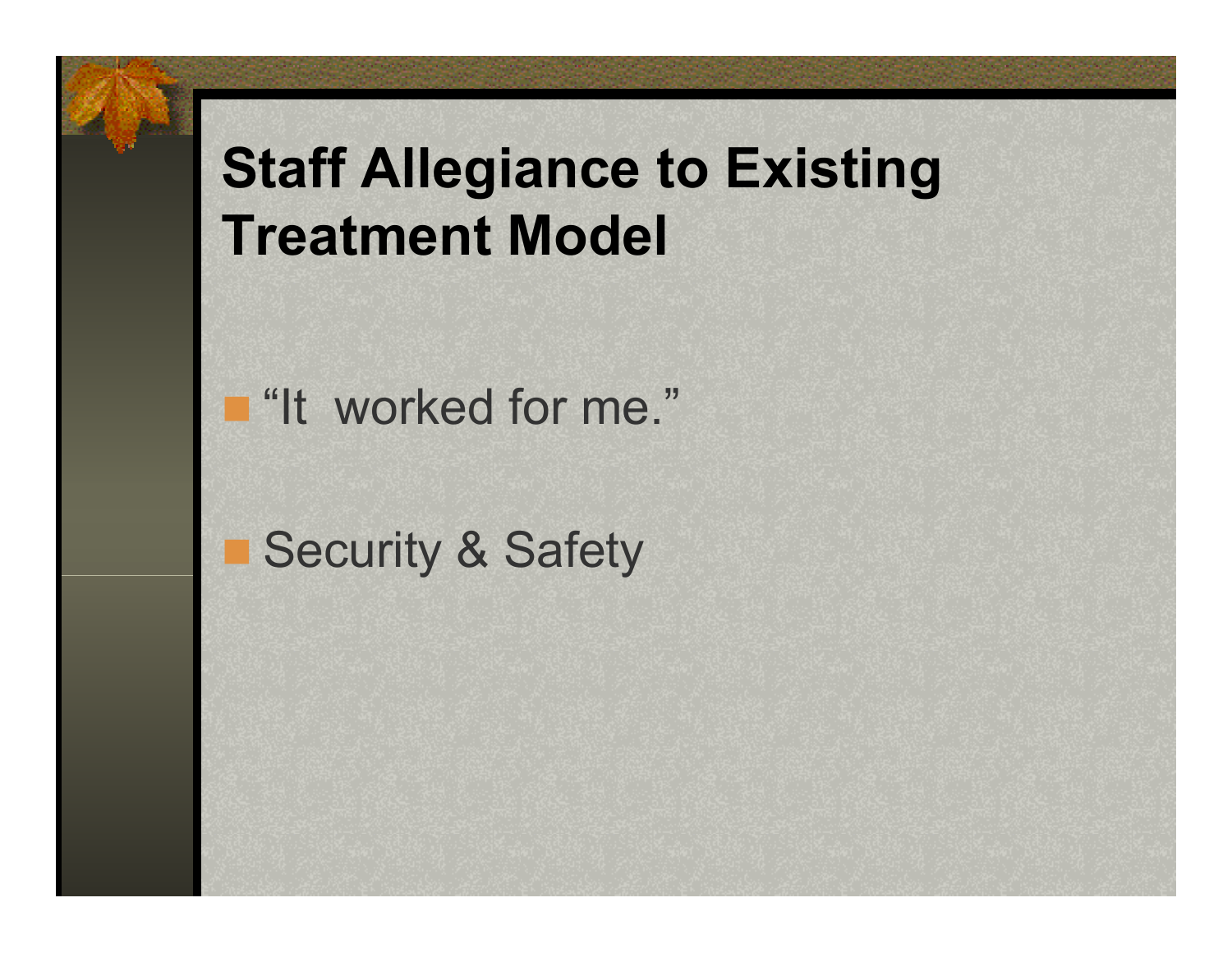"It's not so much that we're afraid of change or so in love with the old ways, but that place in between that we fear… It's like being between trapezes. It's Linus when his blanket is in the dryer. There's nothing to hold on to."

Marilyn Ferguson American Futurist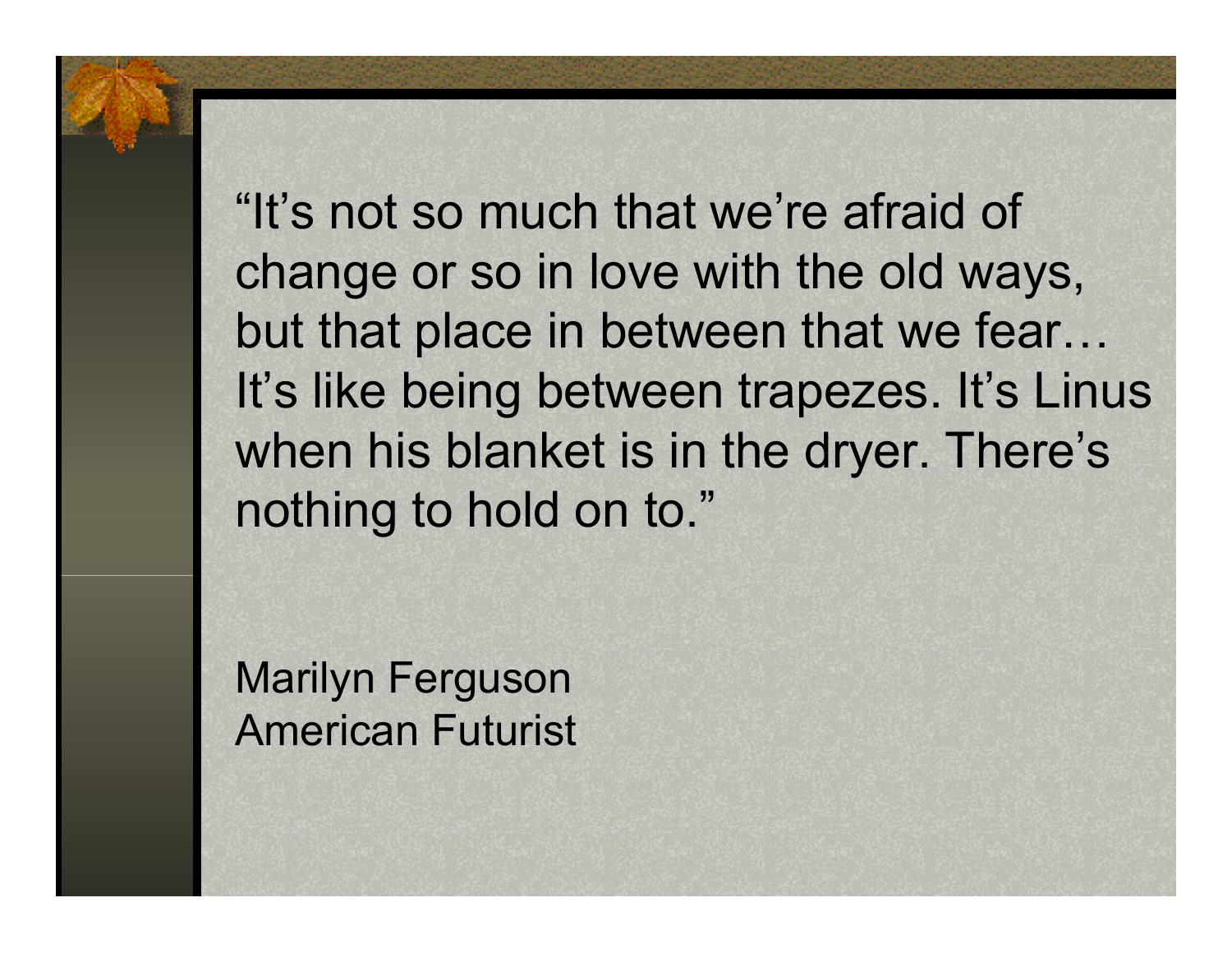# **Varying Education Levels**

Intimidation

Apprehension

**n** Insecurity

**Skepticism**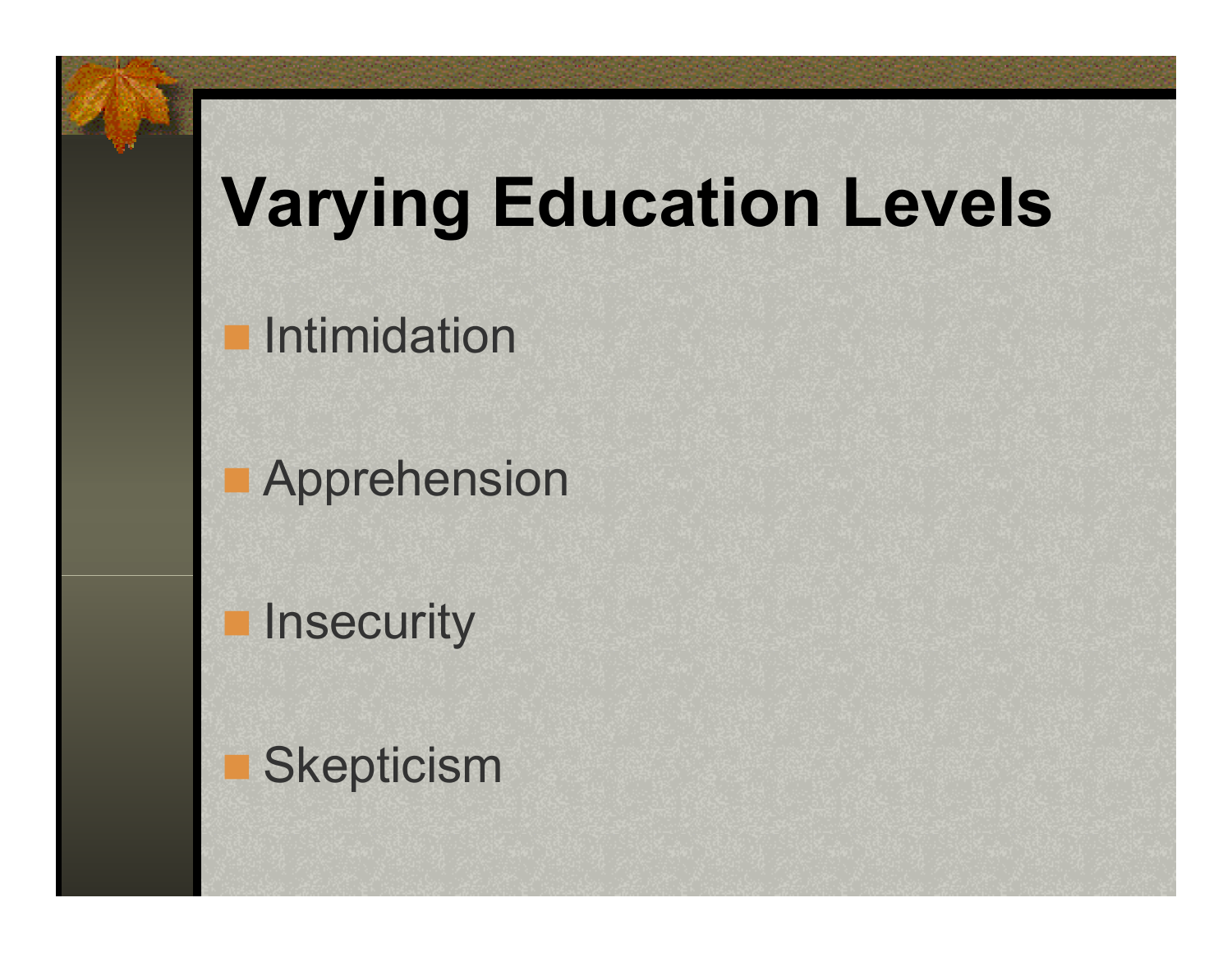### **Researcher Approach and Method**

### Not Asking the Right Questions

### **NHAT IS working?**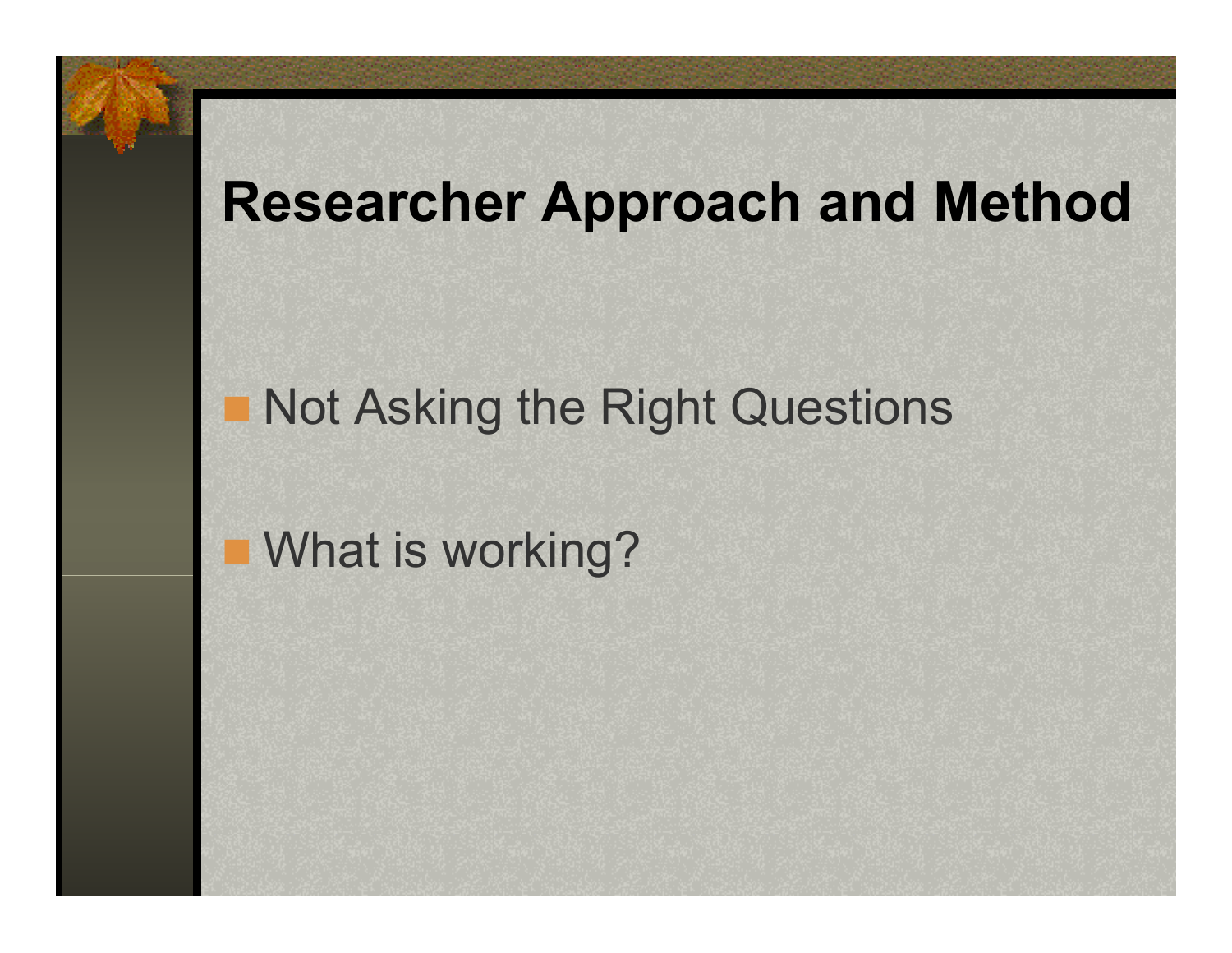#### **Staff Lack of Contribution to Research**

**Question** 

Design

Instrumentation

Implementation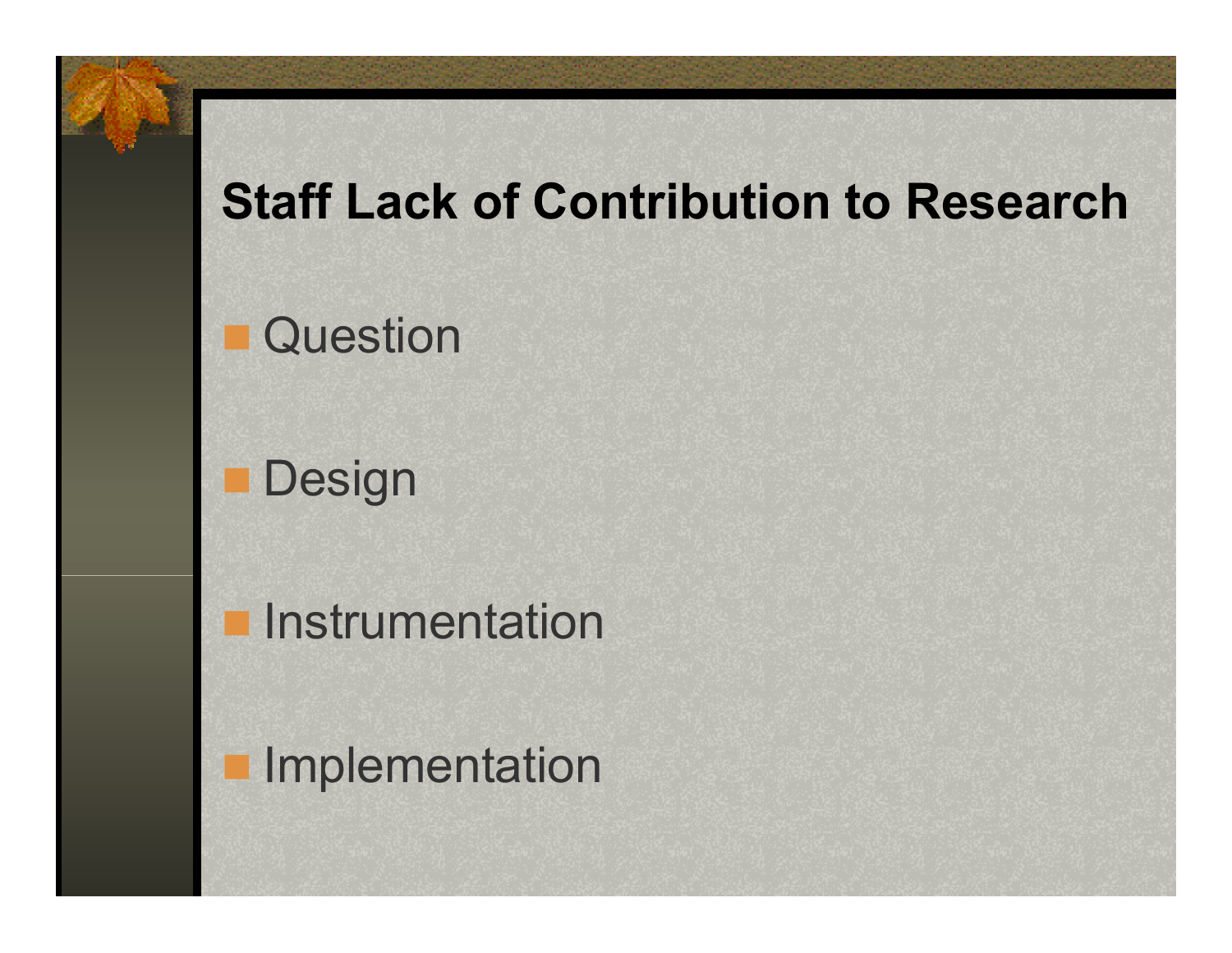"Practitioners will continue to ignore our publications until they are seen as helpful and relevant."

Sobell,L.C. (1996)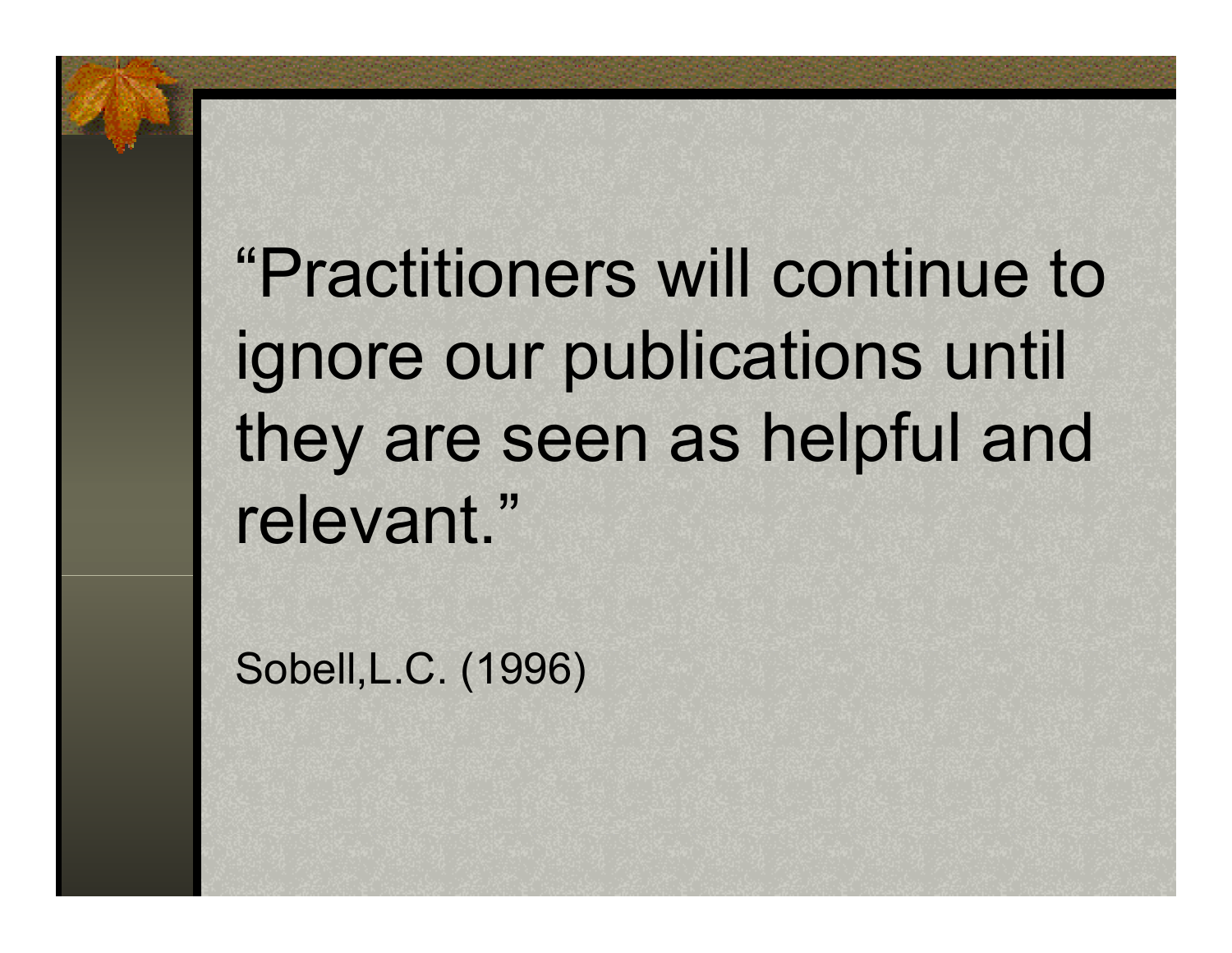# **Bridging the Language Gap**

**Definitions** 

Comprehension

**Complexity**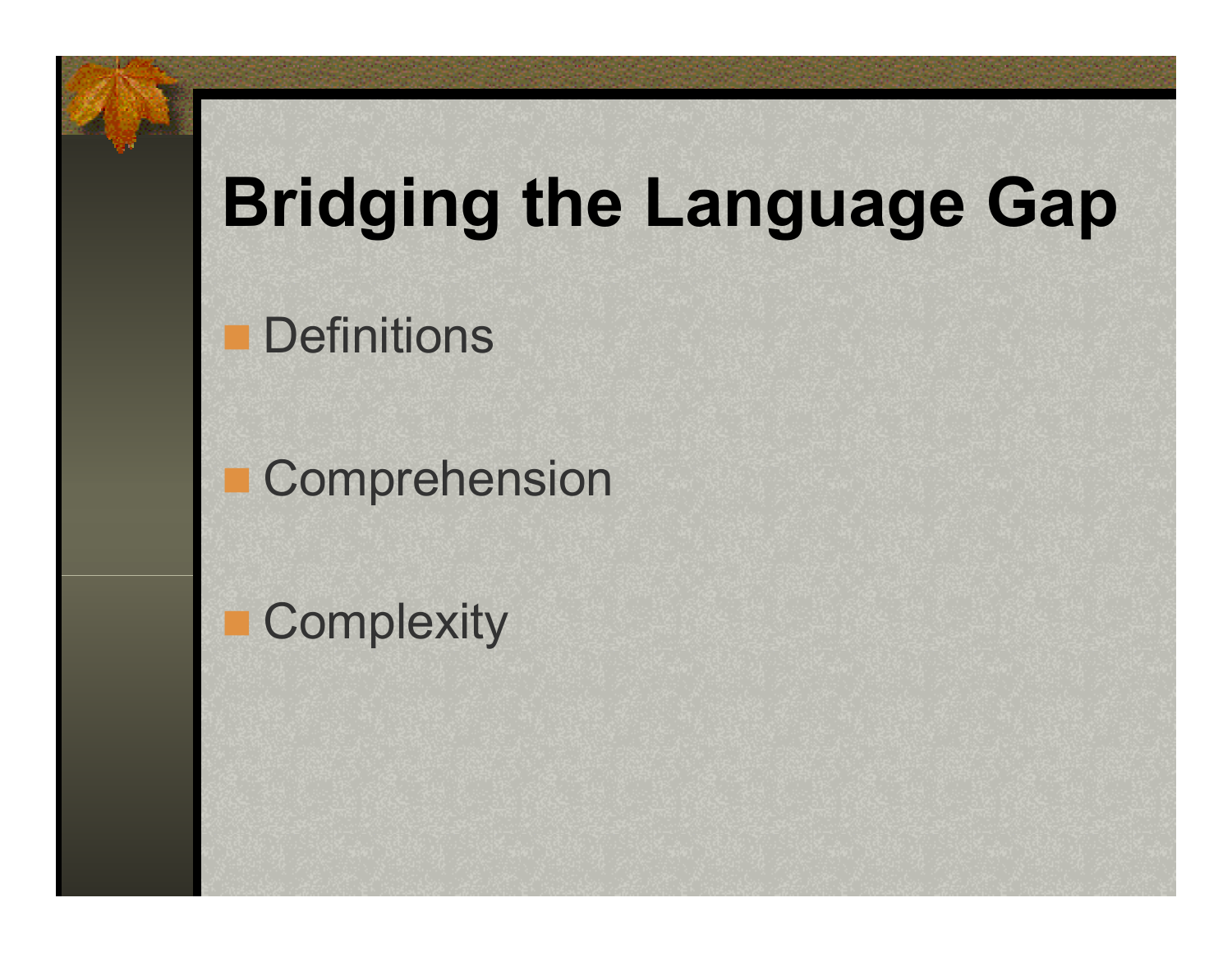## "There is a wide gap between what is known and what is actually put into use."

Rogers (1983)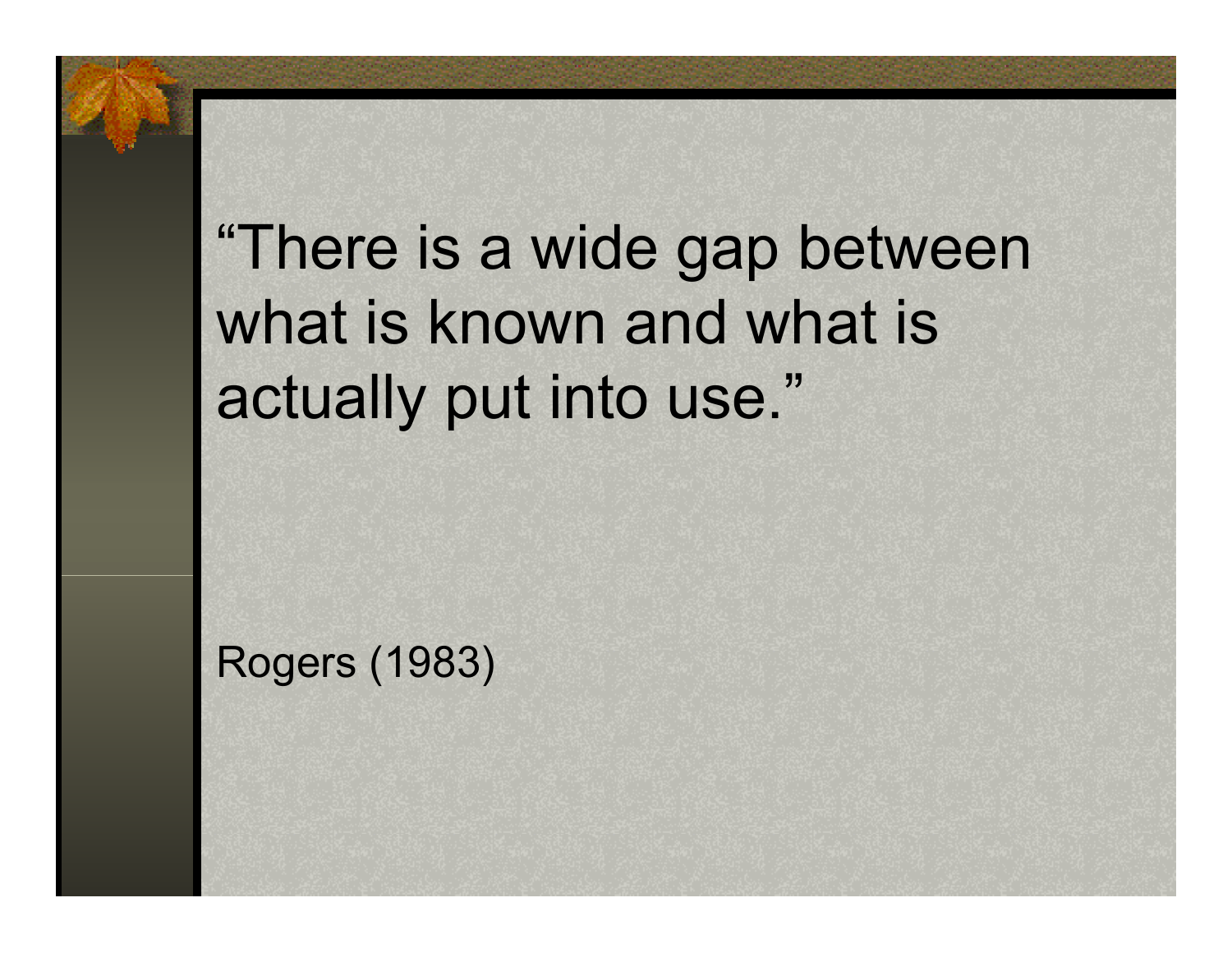## **Appropriate Utilization of Information and Data**

**Modality** 

Population

**Significance**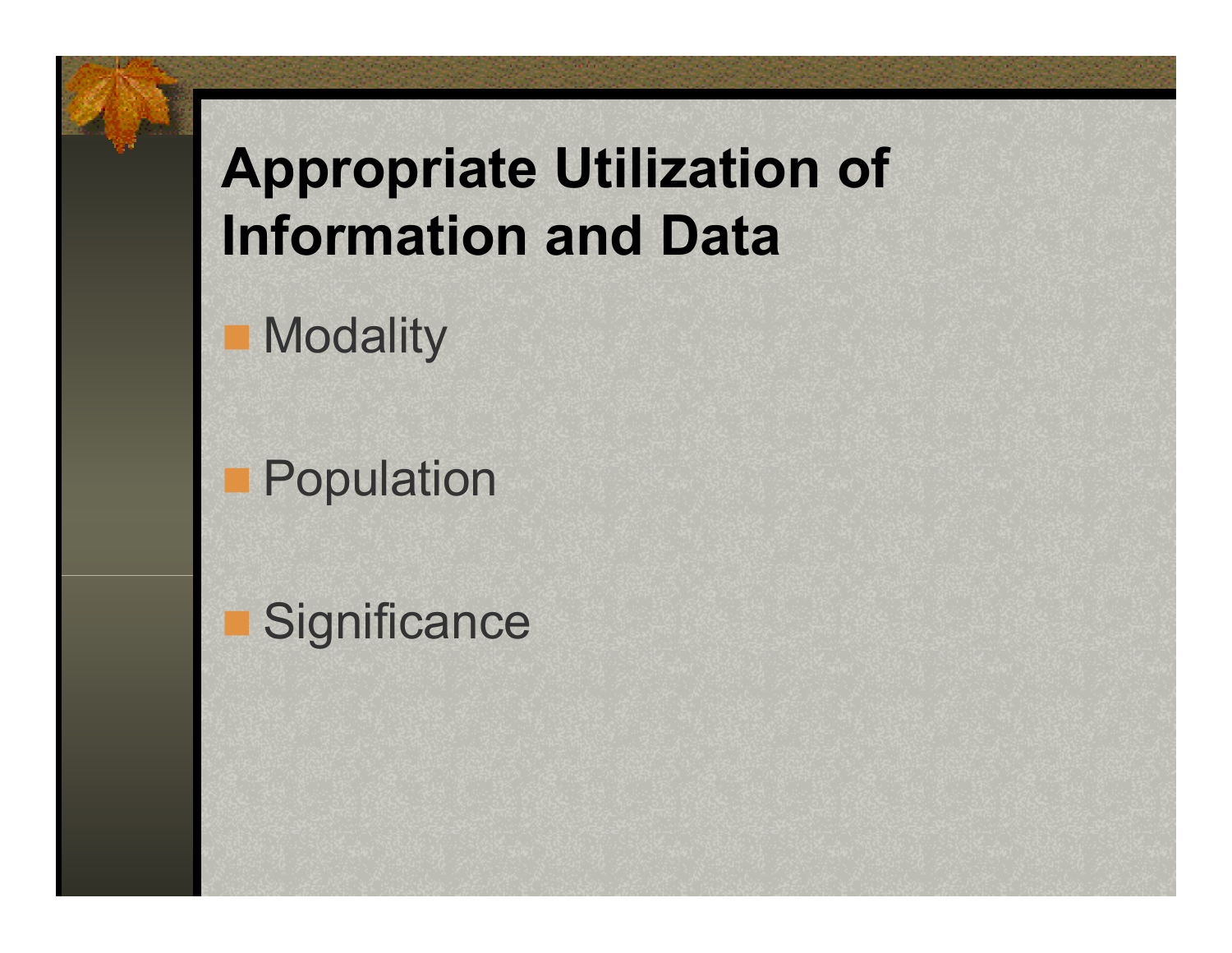"Our research work is impeccable; our approaches to treatment as creative and effective as any other approach; our theory development careful and thoughtful. Unfortunately, our work is also invisible."

McCrady (1986)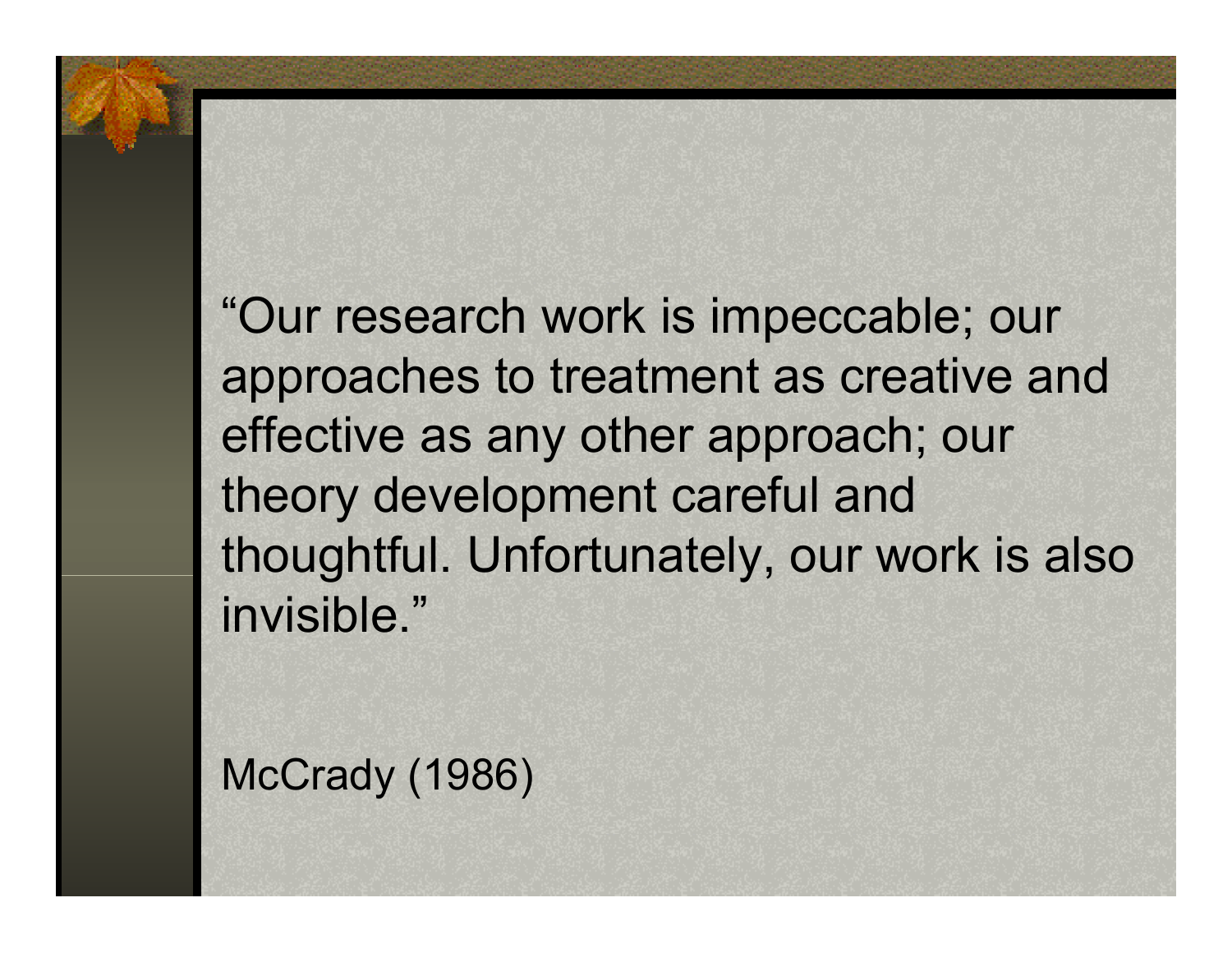# **Dissemination of Results**

**R** Availability

Usefulness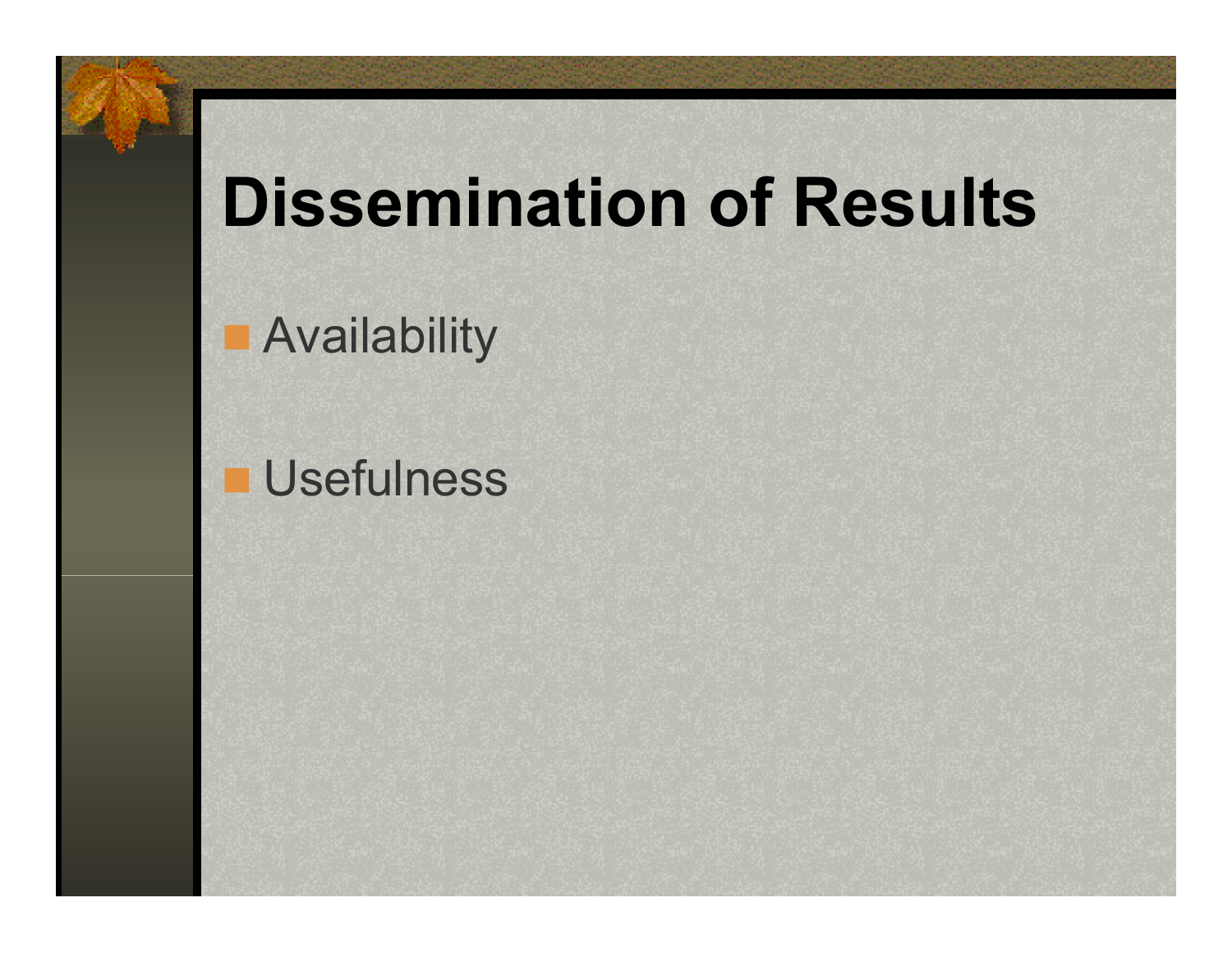### **The Challenges of Sustaining Initiatives**

Lack of Appropriate Ongoing Support

Staff Turnover